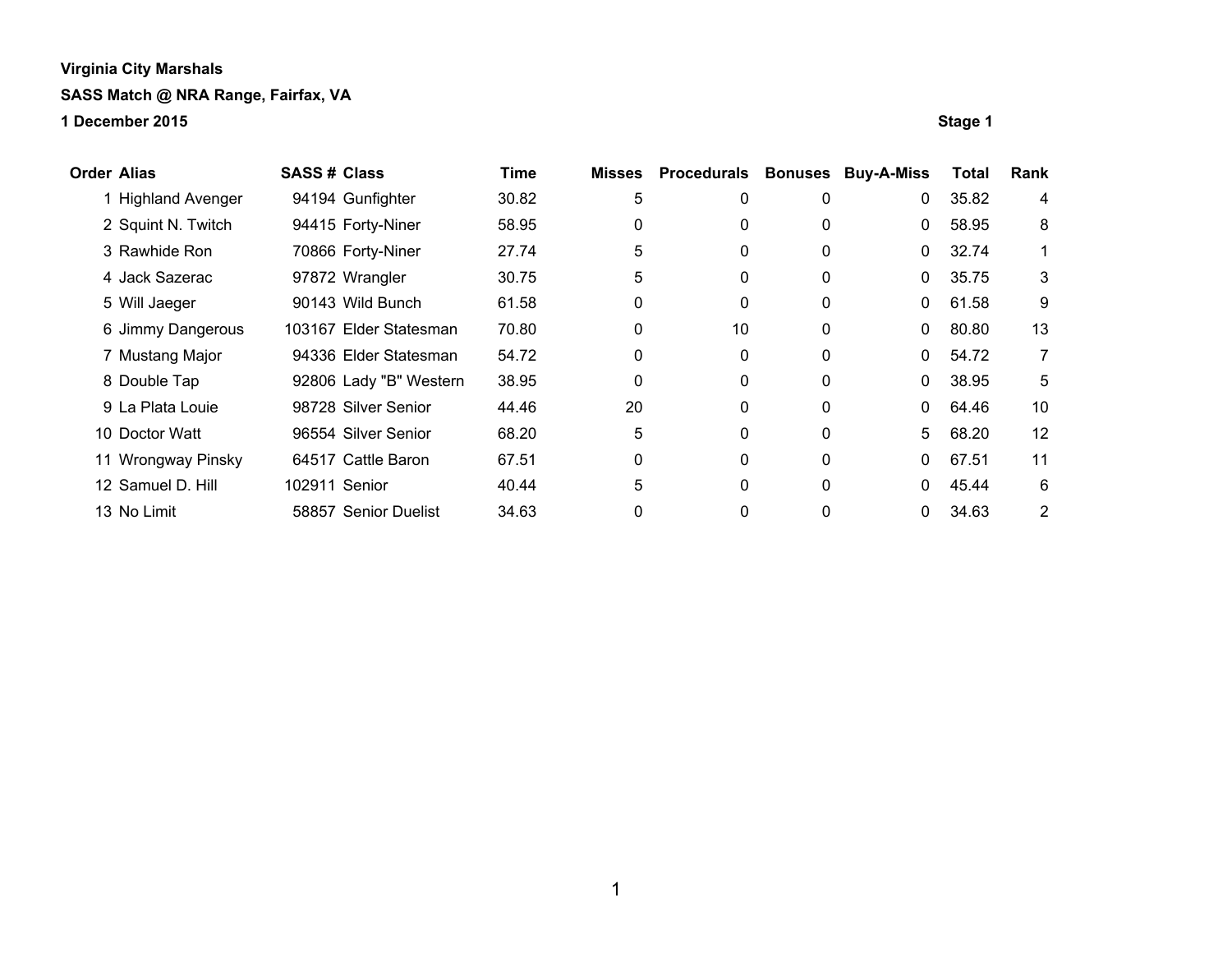**1 December 2015 Stage 2**

**Order Alias SASS # Class Time Misses Procedurals Bonuses Buy-A-Miss Total Rank** 1 Highland Avenger 94194 Gunfighter 33.80 0 0 0 0 33.80 3 2 Squint N. Twitch 94415 Forty-Niner 56.42 0 0 0 0 0 56.42 10 3 Rawhide Ron 70866 Forty-Niner 27.17 0 0 0 0 27.17 1 4 Jack Sazerac **97872 Wrangler** 27.54 0 0 0 0 0 27.54 2 5 Will Jaeger 90143 Wild Bunch 45.19 0 0 0 0 45.19 6 6 Jimmy Dangerous 103167 Elder Statesman 64.17 5 0 0 0 69.17 11 7 Mustang Major 94336 Elder Statesman 53.60 0 0 0 0 53.60 9 8 Double Tap 32806 Lady "B" Western 37.82 10 0 0 0 47.82 7 9 La Plata Louie **98728 Silver Senior** 37.16 5 0 0 0 0 42.16 5 10 Doctor Watt 96554 Silver Senior 999.99 0 0 0 0 999.99 13 11 Wrongway Pinsky 64517 Cattle Baron 75.87 10 0 0 0 0 85.87 12 12 Samuel D. Hill 102911 Senior 41.49 0 0 0 0 41.49 4 13 No Limit 58857 Senior Duelist 38.18 0 10 0 0 48.18 8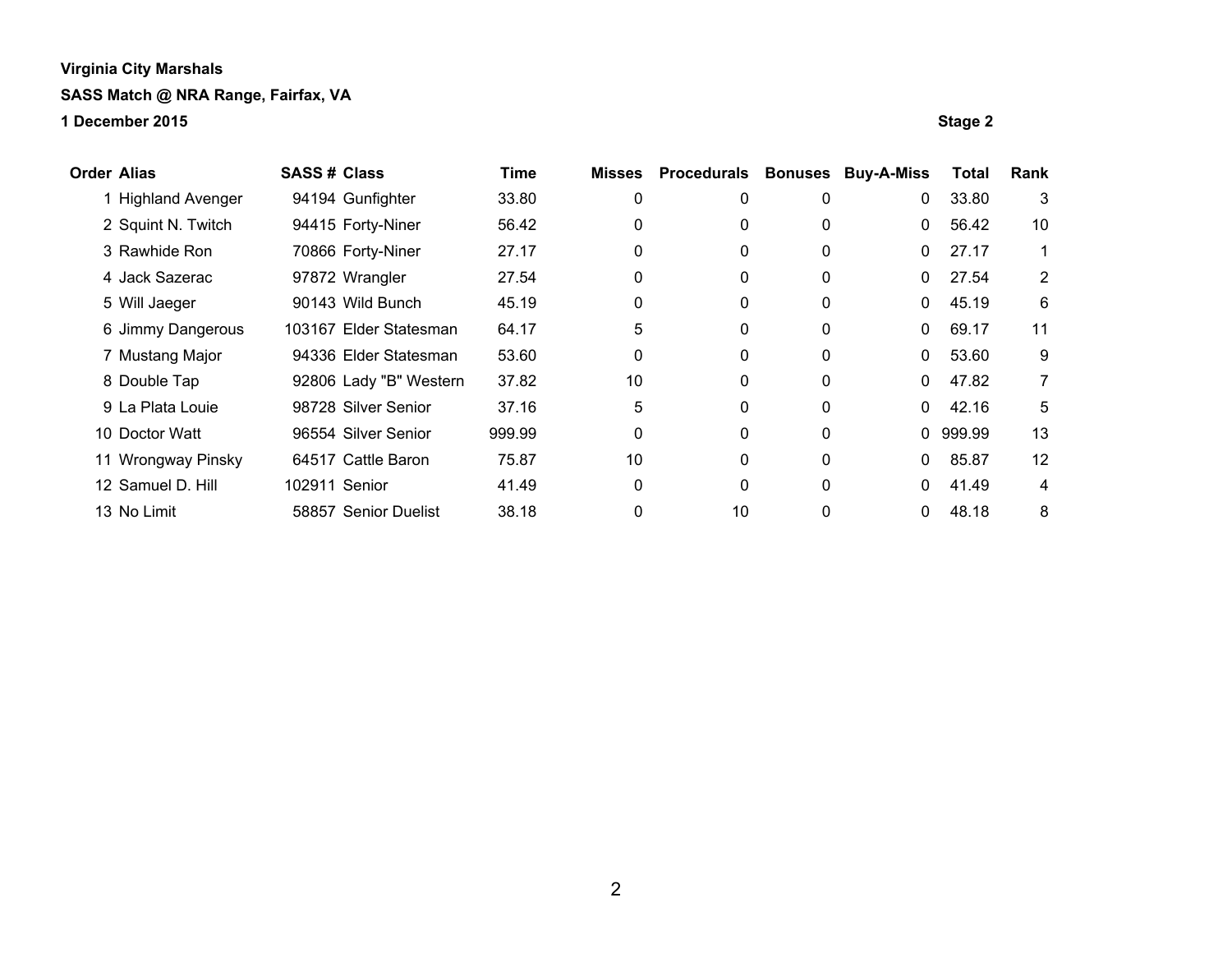**1 December 2015 Stage 3**

**Order Alias SASS # Class Time Misses Procedurals Bonuses Buy-A-Miss Total Rank** 1 Highland Avenger 94194 Gunfighter 31.29 10 0 0 0 41.29 7 2 Squint N. Twitch 94415 Forty-Niner 53.76 0 0 0 0 0 53.76 9 3 Rawhide Ron 70866 Forty-Niner 25.79 5 0 0 0 30.79 2 4 Jack Sazerac **97872 Wrangler** 26.70 5 0 0 0 31.70 3 5 Will Jaeger **90143 Wild Bunch** 46.11 10 0 0 0 56.11 11 6 Jimmy Dangerous 103167 Elder Statesman 52.92 0 0 0 0 0 52.92 8 7 Mustang Major 94336 Elder Statesman 54.54 0 0 0 0 54.54 10 8 Double Tap **92806 Lady "B" Western 34.94** 0 0 0 0 0 34.94 4 9 La Plata Louie 98728 Silver Senior 32.16 5 0 0 0 37.16 5 10 Doctor Watt 96554 Silver Senior 66.65 0 0 0 0 66.65 12 11 Wrongway Pinsky 64517 Cattle Baron 72.58 25 0 0 0 97.58 13 12 Samuel D. Hill 102911 Senior 38.81 0 0 0 0 38.81 6 13 No Limit **58857** Senior Duelist 29.09 0 0 0 0 0 29.09 1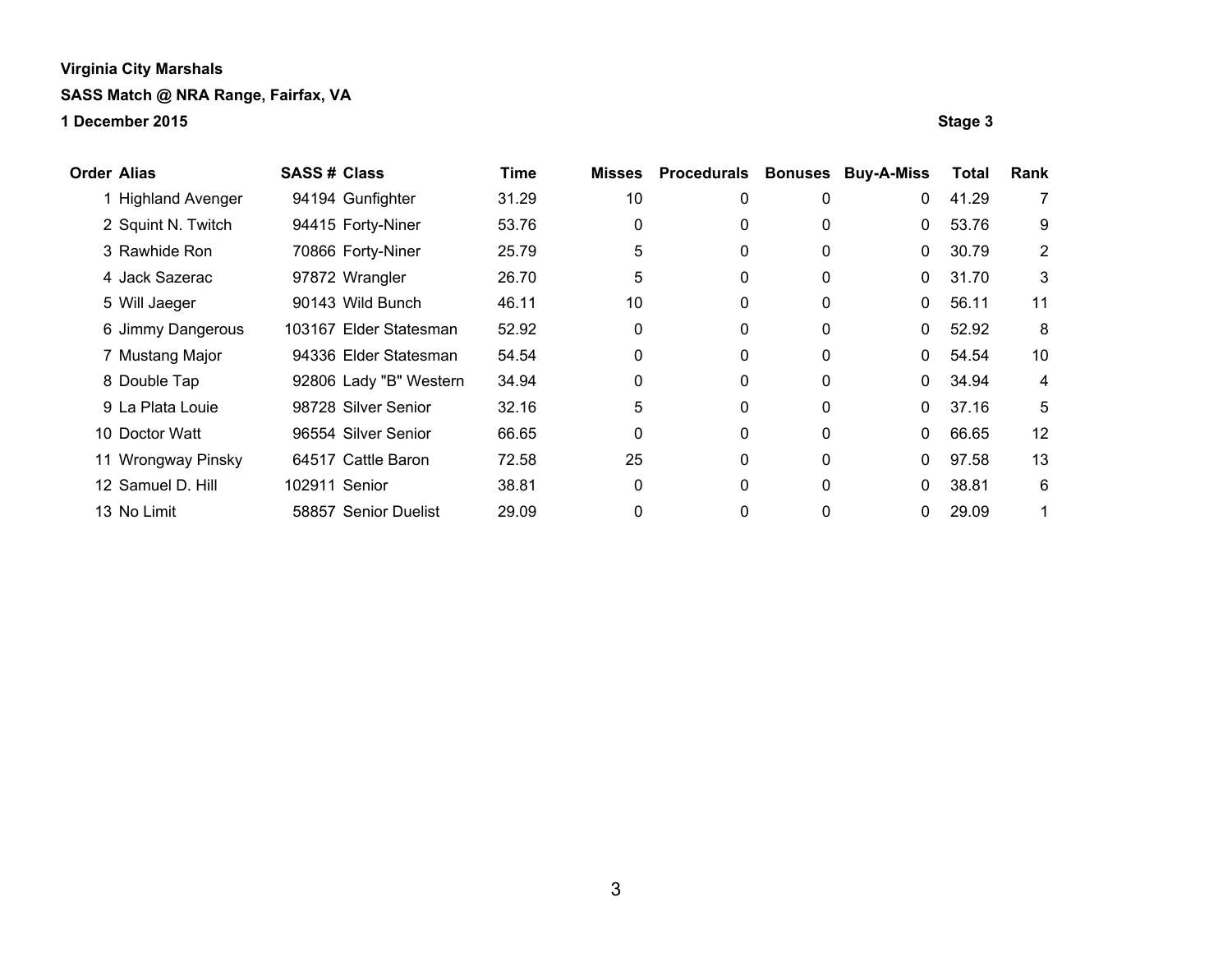**1 December 2015 Stage 4**

**Order Alias SASS # Class Time Misses Procedurals Bonuses Buy-A-Miss Total Rank** 1 Highland Avenger 94194 Gunfighter 30.65 0 0 0 0 30.65 3 2 Squint N. Twitch 94415 Forty-Niner 55.01 0 0 0 0 0 0 55.01 11 3 Rawhide Ron 70866 Forty-Niner 30.83 0 0 0 5 25.83 1 4 Jack Sazerac **97872 Wrangler** 26.24 0 0 0 0 0 26.24 2 5 Will Jaeger **90143 Wild Bunch 49.50** 0 0 0 0 49.50 8 6 Jimmy Dangerous 103167 Elder Statesman 53.58 0 0 0 0 53.58 10 7 Mustang Major 94336 Elder Statesman 50.99 0 0 0 0 50.99 9 8 Double Tap 92806 Lady "B" Western 43.68 0 0 0 0 43.68 7 9 La Plata Louie 98728 Silver Senior 34.40 0 0 0 0 34.40 5 10 Doctor Watt 96554 Silver Senior 58.70 20 0 0 0 78.70 13 11 Wrongway Pinsky 64517 Cattle Baron 68.84 0 0 0 0 0 68.84 12 12 Samuel D. Hill 102911 Senior 39.58 0 0 0 0 0 39.58 6 13 No Limit **58857** Senior Duelist 33.94 0 0 0 0 0 33.94 4